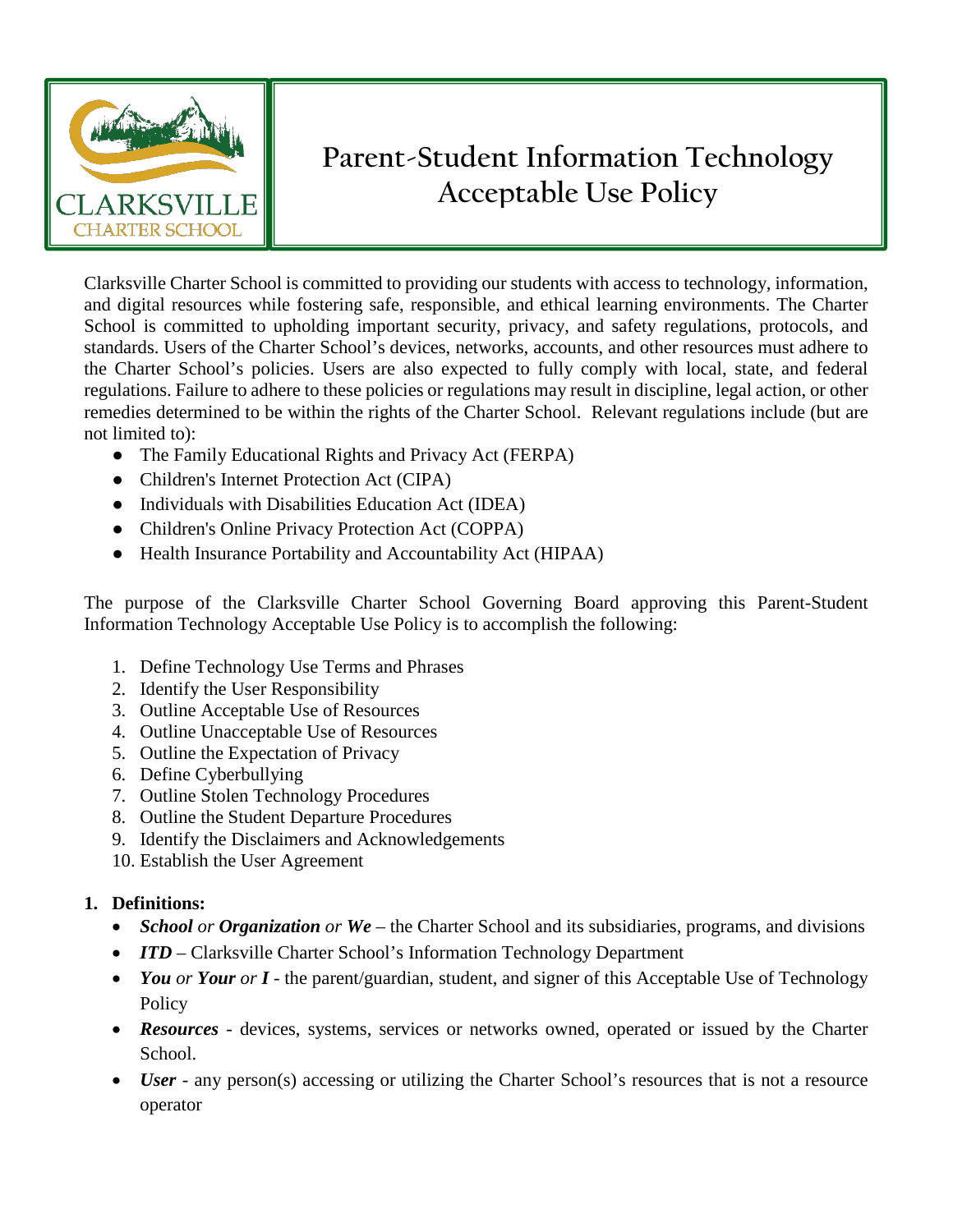- *AUP* Parent-Student Information Technology Acceptable Use Policy
- **2. User Responsibilities:** Access to the Charter School's technology, resources, and support is a privilege which offers a wealth of educational benefits. To maintain these privileges, all users must agree to, learn about, and comply with all information within this AUP document.
	- You agree to, learn about and comply with all information outlined in this AUP document
	- Persons to whom items are assigned are expected to exercise reasonable care to protect those items against damage, loss and theft. "Reasonable care" is defined as:
		- o Never leaving items unattended
		- o Never lending, giving or releasing items to a person other than an employee of the ITD or Charter School
		- o Never removing protective accessories or features (e.g. cases, bumpers)
		- o Keeping items away from dangerous conditions (e.g. liquids, heat sources, unstable surfaces or items) and preventing actions which promote damage beyond normal wear and tear
	- You must immediately report damaged, lost, or stolen items/resources. Items reported stolen or missing will require a police report.
	- Parents/guardians are expected to provide supervision and monitor device/Internet access and usage.
	- You are expected to make a reasonable effort to protect your passwords, information and data.
	- You are obligated to notify the ITD of continued access to resources beyond student departure (e.g. withdrawal, graduation, expulsion) in the event the ITD has not contacted you to do so.
	- **Items, devices and resources issued by the Charter School are School property and must be returned or relinquished to the Charter School upon request.**

### **3. Acceptable Use of Resources:**

- All of the Charter School-issued accounts are intended solely for use by the person authorized to use the account.
- When sharing or exposing personal information or data online, extreme caution should be exercised.
- Any information or communication accessible via any of the Charter School networks should be assumed private property.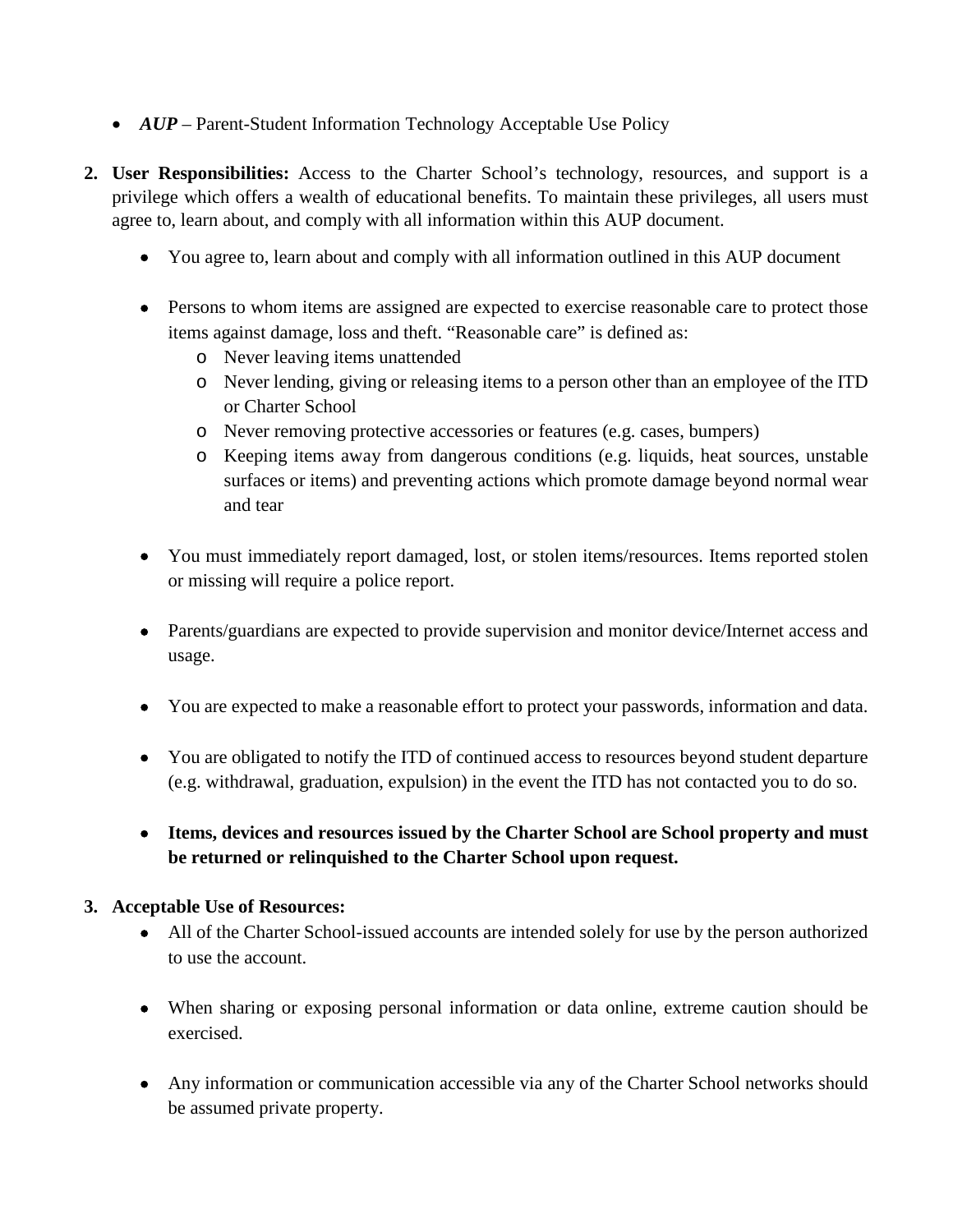- The Charter Schools reserves the right to verify whether specific uses of the Charter School technology or networks are consistent with this acceptable use policy.
- The Charter School is bound by certain licensing agreements. Users are expected to comply with those agreements.
- Educational and instructional use as related to the Charter School only

### **4. Unacceptable Use of Resources:**

- All commercial or personal for-profit usage is prohibited.
- The access, use or transmission of objectionable material (e.g. materials that are obscene, bullying, profane, lewd, threatening, disrespectful, hateful, pornographic) is prohibited.
- Violation of any local, state, or federal laws as well as School, board or administrative policies are prohibited. (e.g. Federal copyright laws - [Title 17,](https://www.copyright.gov/title17/) USC)
- Any attempt to circumvent of the Charter School's security measures, content filters or access restricted resources is prohibited.
- All malicious and nefarious activities are prohibited. Examples include (1) unauthorized trespassing or infiltration of a network or device, (2) the intentional distribution of malware, (3) any attempt to deny a remote service. Malicious actors may also be in violation of *California's unauthorized computer access law, Penal Code 502(c) PC.*
- The intentional collection, mining, or uncovering of personal information, files, passwords belonging to a user other than yourself is prohibited.
- Impersonation of any user other than yourself is prohibited.
- Unauthorized falsification or modification of any school records is prohibited.
- The collection or transmission of personal information (e.g. home address, phone number, personal email) which may be useable to identify an individual without written consent is prohibited.
- Political lobbying or advertising is prohibited.
- Unauthorized maintenance, service, repairs, or upgrades are prohibited. The Charter School's owned or operated resources must be maintained by the ITD or authorized third parties.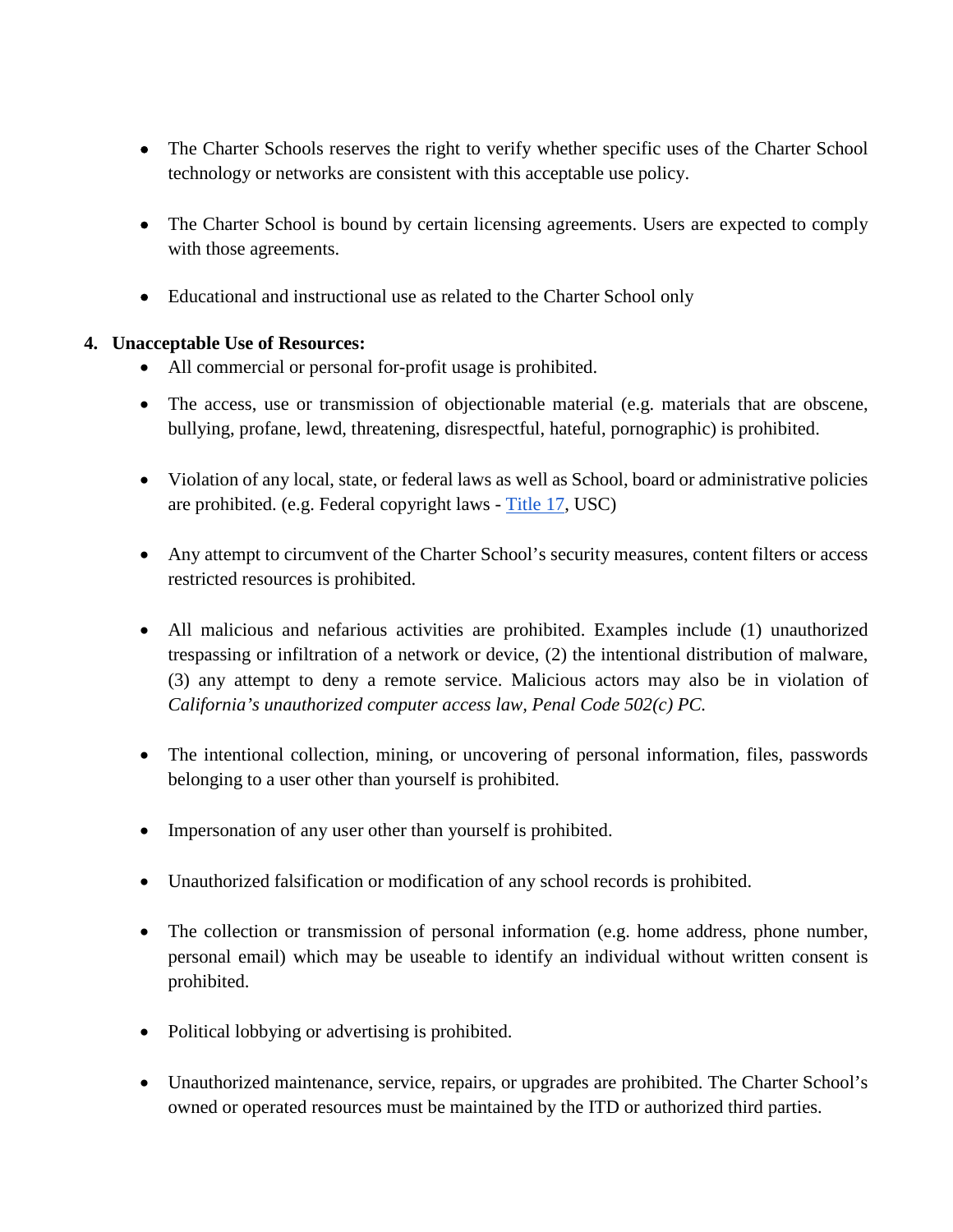- **5. Expectation of Privacy:** For email, networks, systems, and other resources owned or operated by the Charter School, users should have no expectation of privacy. The Charter School reserves the right to manage and monitor all aspects of its own resources. The following are examples of actions which may be performed for reasons deemed legitimate by the Charter School:
	- Obtain emails, messages, and their attachments transmitted to or through the Charter School's owned or operated email systems
	- Monitor an individual's use of the Charter School's owned resources
	- Locate or track the location of the Charter School's owned resource
	- Confiscate, search, disable, or wipe any of the Charter School's owned device, item or their contents/data

Personal devices are private. The Charter School must obtain permission to access personal devices.

- **6. Cyberbullying**: Cyberbullying is the use of technology resources to willfully harm either a person or persons through electronic systems (e.g. texts, photos, videos. messages, social media). Examples of this behavior include, but are not limited to:
	- Transmitting false, cruel, hateful, or embarrassing information or media targeting others
	- Creating posts or websites that have stories, cartoons, pictures or jokes ridiculing others
	- Unauthorized access to any resource (e.g. social media, email) for purposes of downloading or transmitting vicious or embarrassing materials
	- Engaging someone in electronic communication, tricking that person into revealing sensitive personal information, and transmitting that information or media to others
	- Posting of a student picture without their permission.
	- The use of derogatory comments, including those regarding race, age, gender, sexual orientation, religion, ability, political persuasion, body type, physical or mental health.
- **7. Stolen Technology:** The Charter School is proud to work with Absolute Software a solution that allows for effective security technology and student safety programs that track, locate and recover your endpoints in the event of a theft, while ensuring safety for students. Absolute provides:
	- Remote security to monitor and protect each device
	- Reporting tools that give hardware and software information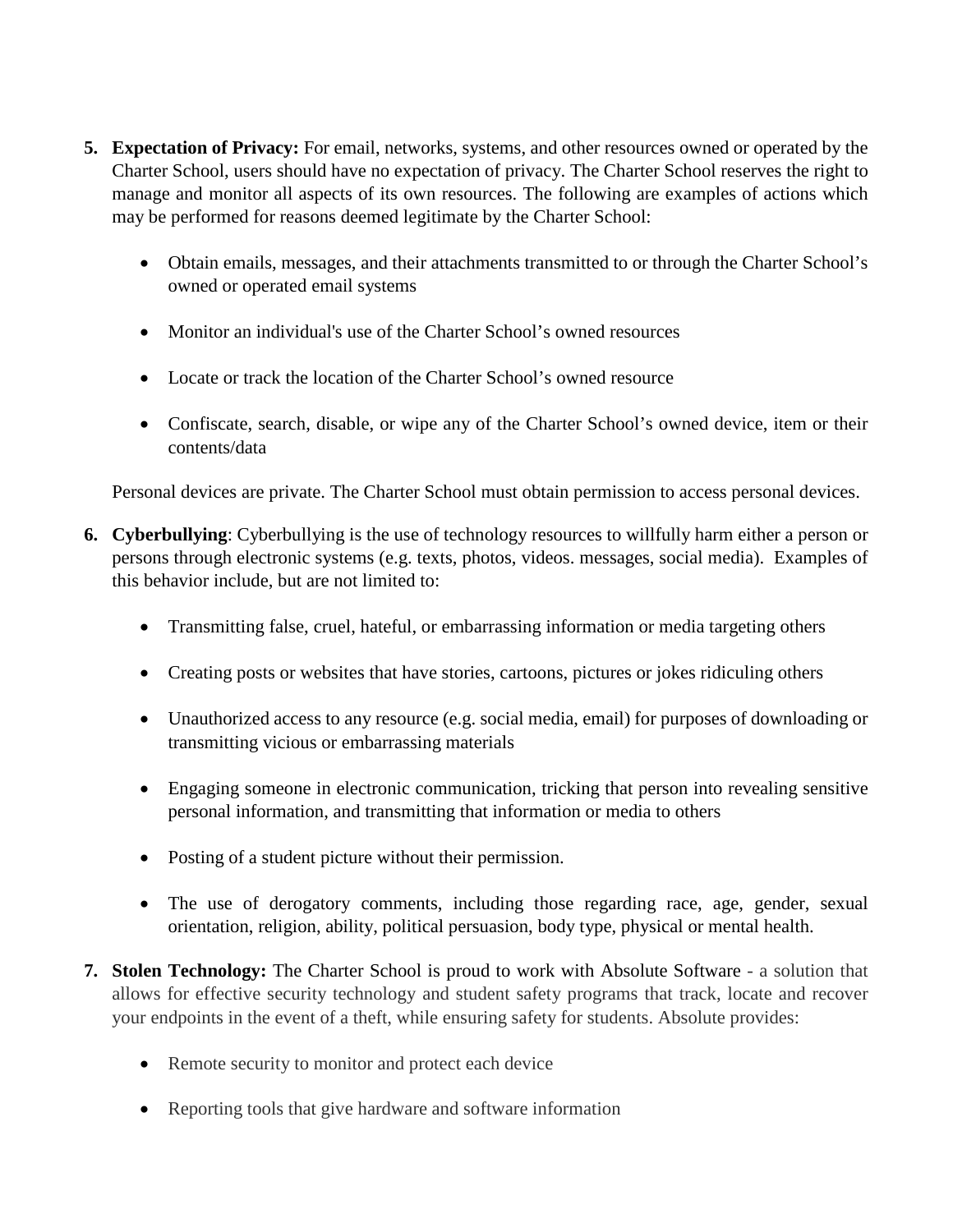- Remote device freeze with user verification messaging
- Track assets on Google Maps, including recent and historical locations
- Web filtering to protect students on and off school networks
- Adherence to CIPA regulations around internet security policies
- Thief investigation services, remediation and more

The Recovery Investigation team will work with local law enforcement to recover any stolen device that is tracked through Absolute. They will attempt to collect the device up to 60 days. If they are unsuccessful, the Charter School may be compensated up to \$500 for that device. Pricing may vary and is subject to change without notice and is not guaranteed.

The Charter School's ITD always tries to take the most cautious and diplomatic approach when attempting to recover any stolen items. Three attempts will be made to contact the employee using all forms of communication. Once our attempts have been unsuccessful, a police report is established and all information is handed over to the Absolute Recovery Team for further investigation. Absolute will then continue their process by tracking the device, contact the person in question, communicate with local law enforcement and if found provide a warrant to search for the device.

If a student has a lost or stolen device while still enrolled with the School, please report the device to local law enforcement and contact the Technology Department to begin the investigation process. ITD will do their best to recovery and replace any device that has been reported as lost, stolen, or missing. A police report must be provided prior to starting the investigation.

For more details, please visit: [www.absolute.com/en/about/legal/agreements/absolute](http://www.absolute.com/en/about/legal/agreements/absolute)

**8. Student Departure:** Upon student departure (e.g. withdrawal, graduation, or expulsion) from the Charter School, all issued items must be returned within 30 days. Prepaid return labels and pick up services may be provided at no cost. Please review the Charter School's *Tech Centre and Issued Technology Agreement* for complete details regarding returns.

If all attempts to collect a device are unsuccessful, the matter will be handed over to local law enforcement and pursued on behalf of the Charter School. Any missing technology will also be added to the student's records.

For information regarding technology returns, please review the Charter School's *Tech Centre and Issued Technology Agreement* or contact ITD.

### **9. Disclaimer & Acknowledgements:**

• The Charter School reserves the right to modify its policies and rules at any time.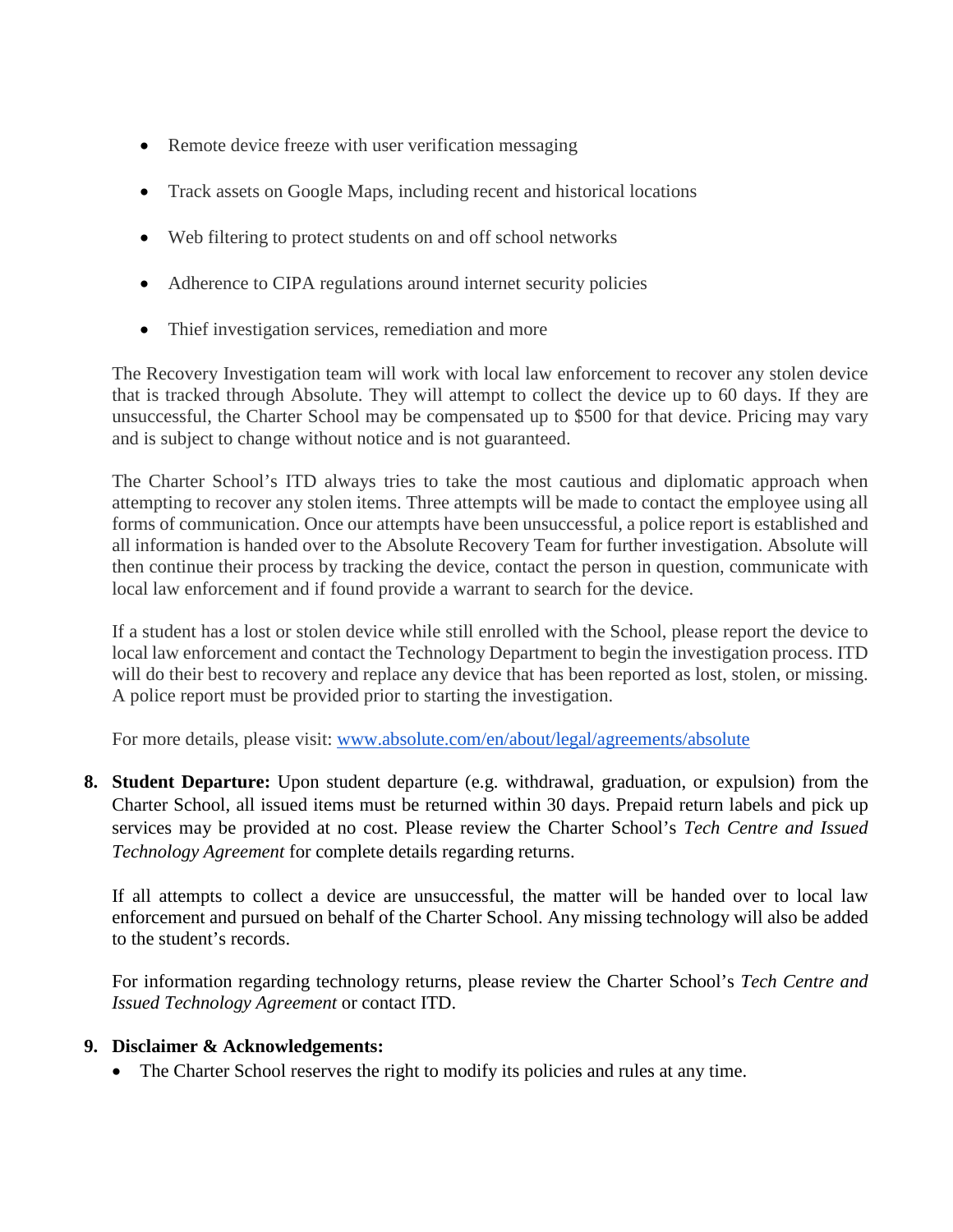- **ALL DEVICES, ITEMS AND SOFTWARE ISSUED BY THE CHARTER SCHOOL ARE SCHOOL PROPERTY.** YOU ARE REQUIRED TO RETURN ALL ITEMS ISSUED TO YOU UPON REQUEST BY OR DEPARTURE FROM THE CHARTER SCHOOL. We reserve the right to issue penalties (e.g. denial of access to resources, withholding of transcripts) or seek legal remedies in response to non-compliance.
- Access to the Charter School's technology, resources and support is a privilege, not a right. These privileges are offered at the discretion of the Charter School.
- The Charter School will not be held liable for the information or data retrieved, stored, or transmitted by means of the Charter School owned or operated resources, devices, networks, or systems
- Users should not have an expectation of privacy in the use of the Charter School's resources, email, systems, networks
- Illegal activities performed using the Charter School's devices, networks, and systems will be reported to the proper authorities when discovered
- The Charter School will not be held responsible for losses or damages suffered by any user, including loss of data, interruption of service, delays, or non-deliveries
- The Charter School's issued property reported as lost, missing, or stolen may be remotely tracked, located and/or disabled at the discretion of the Charter School.
- The Charter School may confiscate and search any of the Charter School's resource for any reason deemed reasonable by the Charter School including in response to violation of school policies or government regulations
- The Charter School is not in any way an Internet Service Provider
- **10. User Agreement Statement:** I have read, understand, and will abide by the PARENT-STUDENT INFORMATION TECHNOLOGY ACCEPTABLE USE POLICY when using any of the Charter School's technology and other electronic resources issued, owned or operated by the Charter School. I further understand that any violation of the policies above are considered unethical and in some cases may constitute a criminal offense. Should I violate any of the policies outlined in this agreement, I understand my access to any of the Charter School's technology resource may be limited, revoked or returned and disciplinary and or legal action may be taken.

\_\_\_\_\_\_\_\_\_\_\_\_\_\_\_\_\_\_\_\_\_\_\_\_\_\_\_\_\_\_\_\_